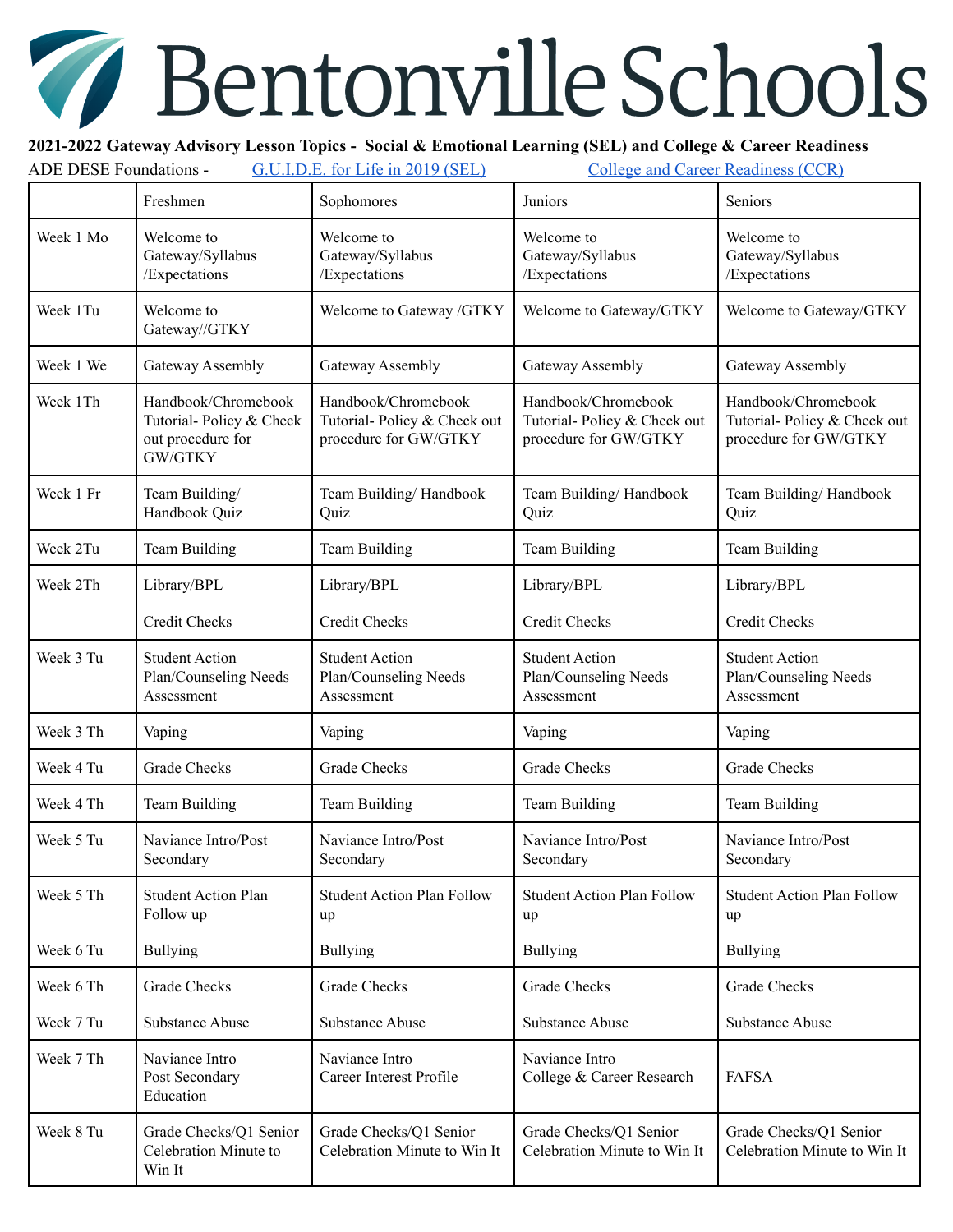| Week 8 Th     | Door Decorating/Q1<br>Senior Celebration                | Door Decorating/Q1 Senior<br>Celebration      | Door Decorating/Q1 Senior<br>Celebration      | Door Decorating/Q1 Senior<br>Celebration      |
|---------------|---------------------------------------------------------|-----------------------------------------------|-----------------------------------------------|-----------------------------------------------|
| Week 9 Tu     | Q1 Celebration/Door<br>Decorating                       | Q1 Celebration/Door<br>Decorating             | Q1 Celebration/Door<br>Decorating             | Q1 Celebration/Door<br>Decorating             |
| Week 9 Th     | No School                                               | No School                                     | No School                                     | No School                                     |
| Week 10 Tu    | Team Building                                           | Team Building                                 | Team Building                                 | Team Building                                 |
| Week 10 Th    | <b>Credit</b><br><b>Checks/Transcripts</b>              | <b>Credit Checks/Transcripts</b>              | <b>Credit Checks/Transcripts</b>              | <b>Credit Checks/Transcripts</b>              |
| Week 11<br>Tu | Lesson of Choice                                        | <b>PSAT</b>                                   | <b>PSAT</b>                                   | Financial Aid                                 |
| Week 12<br>Th | RTI Scheduler Info                                      | RTI Scheduler Info                            | RTI Scheduler Info                            | RTI Scheduler Info                            |
| Week 12 Tu    | Grade Checks/Student<br>Action Plan Follow Up           | Grade Checks/Student Action<br>Plan Follow Up | Grade Checks/Student Action<br>Plan Follow Up | Grade Checks/Student Action<br>Plan Follow Up |
| Week 12 Th    | <b>RTI</b>                                              | <b>RTI</b>                                    | <b>RTI</b>                                    | <b>RTI</b>                                    |
| Week 13 Tu    | Suicide Prevention                                      | <b>Suicide Prevention</b>                     | <b>Suicide Prevention</b>                     | <b>Suicide Prevention</b>                     |
| Week 13 Th    | <b>RTI</b>                                              | <b>RTI</b>                                    | <b>RTI</b>                                    | <b>RTI</b>                                    |
| Week 14 Tu    | Thankfulness/Grade<br>Checks                            | Thankfulness/Grade Checks                     | Thankfulness/Grade Checks                     | Thankfulness/Grade Checks                     |
| Week 14 Th    | <b>RTI</b>                                              | <b>RTI</b>                                    | <b>RTI</b>                                    | <b>RTI</b>                                    |
|               | <b>Thanksgiving Week</b>                                |                                               |                                               |                                               |
| Week 15 Tu    | Email Etiquette                                         | <b>Study Skills</b>                           | Staff College Experience, AR<br><b>NEXT</b>   | <b>Staff College Experience</b>               |
| Week 15 Th    | <b>RTI</b>                                              | <b>RTI</b>                                    | <b>RTI</b>                                    | <b>RTI</b>                                    |
| Week 16 Tu    | Grade Checks/Student<br><b>Action Plan</b>              | Grade Checks/Student Action<br>Plan           | Grade Checks/Student Action<br>Plan           | Grade Checks/Student Action<br>Plan           |
| Week 16 Th    | <b>RTI</b>                                              | <b>RTI</b>                                    | <b>RTI</b>                                    | <b>RTI</b>                                    |
| Week 17 Tu    | Adv Q2 Celebrations,<br>Finals Info                     | Adv Q2 Celebrations, Finals<br>Info           | Adv Q2 Celebrations, Finals<br>Info           | Adv Q2 Celebrations, Finals<br>Info           |
| Week 17 Th    | Q <sub>2</sub> Door<br>Decoration/Senior<br>Celebration | Q2 Door Decoration/Senior<br>Celebration      | Q2 Door Decoration/Senior<br>Celebration      | Q2 Door Decoration/Senior<br>Celebration      |
| Week 18 Tu    | Finals                                                  | Finals                                        | Finals                                        | Finals                                        |

| Week 19 We | Welcome to<br>GW/Expectations/ GTKY | Welcome to<br>GW/Expectations/ GTKY | Welcome to<br><b>GW/Expectations/ GTKY</b> | Welcome to<br>GW/Expectations/ GTKY |
|------------|-------------------------------------|-------------------------------------|--------------------------------------------|-------------------------------------|
| Week 19Th  | New Year New You                    | New Year New You                    | New Year New You                           | New Year New You                    |
| Week 19 Fr | GW Assembly                         | GW Assembly                         | GW Assembly                                | GW Assembly                         |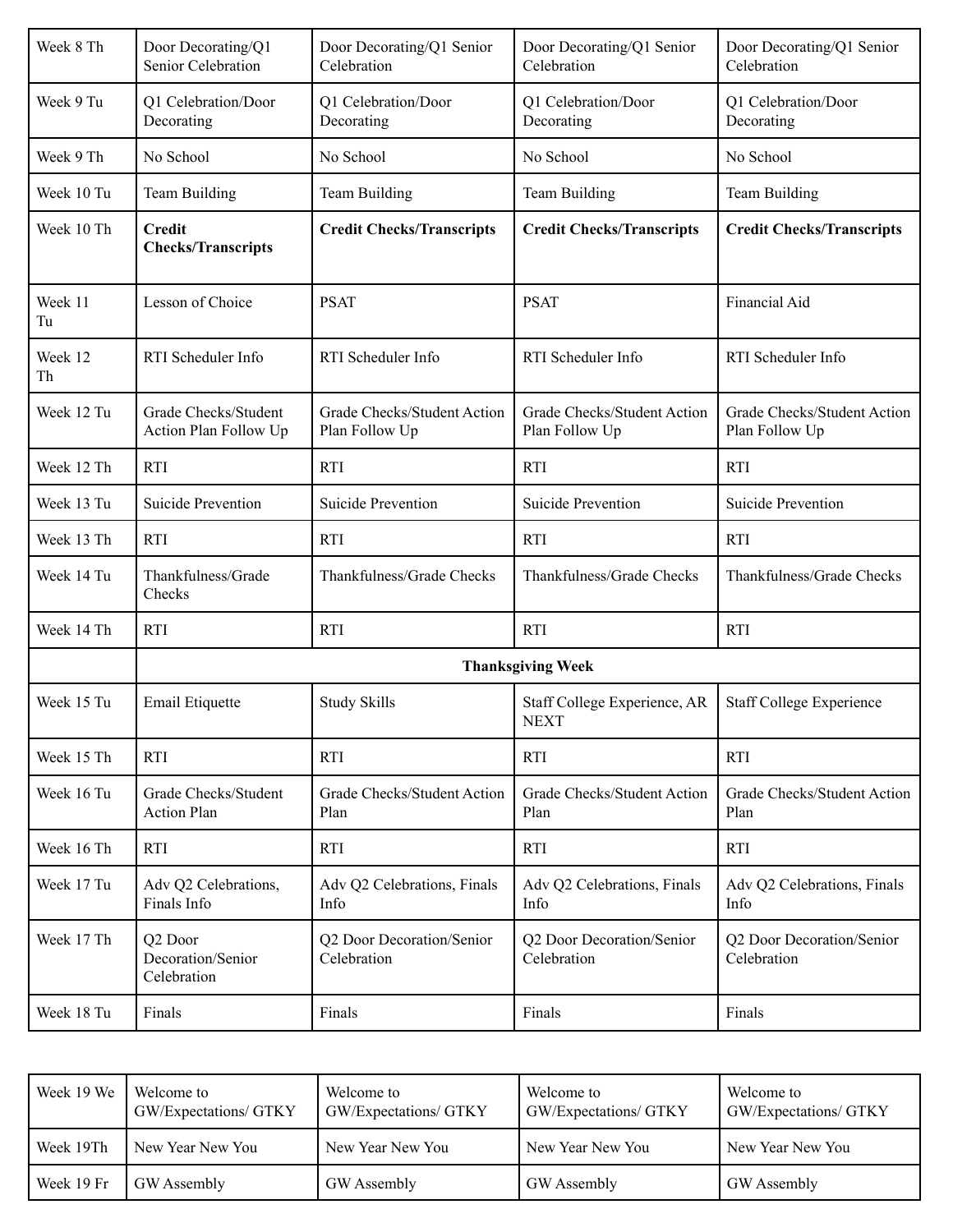| Week 20Tu  | Handbook/Chromebook<br>Review               | Handbook/Chromebook<br>Review               | Handbook/Chromebook<br>Review               | Handbook/Chromebook<br>Review<br>Seniors Need to Know |  |
|------------|---------------------------------------------|---------------------------------------------|---------------------------------------------|-------------------------------------------------------|--|
| Week 20Th  | Team Building                               | Team Building                               | Team Building                               | Team Building                                         |  |
| Week 21Tu  |                                             | PD Day (Flex starts W21Th)                  |                                             |                                                       |  |
| Week 21 Th | Credit Checks/Student<br><b>Action Plan</b> | Credit Checks/Student<br><b>Action Plan</b> | Credit Checks/Student<br><b>Action Plan</b> | Credit Checks/Student<br><b>Action Plan</b>           |  |
| Week 22 Tu | Healthy Relationships                       | <b>Healthy Relationships</b>                | <b>Healthy Relationships</b>                | <b>Healthy Relationships</b>                          |  |
| Week 22 Th | <b>Grade Checks</b>                         | <b>Grade Checks</b>                         | <b>Grade Checks</b>                         | <b>Grade Checks</b>                                   |  |
| Week 23 Tu | Time Management                             | Cell Phone Etiquette                        | Resumes                                     | Resumes                                               |  |
| Week 23 Th | RTI Sign Up/Foundation                      | RTI Sign Up/Foundation                      | RTI Sign Up/Foundation                      | RTI Sign Up/Foundation                                |  |
| Week 24 Tu | Grade Checks/Student<br><b>Action Plan</b>  | Grade Checks/Student<br><b>Action Plan</b>  | Grade Checks/Student<br><b>Action Plan</b>  | Grade Checks/Student<br><b>Action Plan</b>            |  |
| Week 24 Th | NWTI HS Program Information                 | NWTI HS Program Applications                | <b>NWTI HS Program Applications</b>         | <b>NWTI Post-HS Programs</b>                          |  |
| Week 25 Tu | Naviance College & Career<br>Exploration    | Naviance College & Career<br>Exploration    | <b>ACT</b>                                  | Naviance College & Career<br>Exploration              |  |
| Week 25 Th | Advisory Student Profile                    | Advisory Student Profile                    | Advisory Student Profile                    | Advisory Student Profile                              |  |
| Week 26 Tu | Digital Literacy/Grade Check                | Digital Literacy/Grade Check                | <b>ACT</b> Registration                     | Digital Literacy/Grade Check                          |  |
| Week 26 Th | <b>RTI</b>                                  | <b>RTI</b>                                  | <b>RTI</b>                                  | <b>RTI</b><br><b>Community Scholarships</b>           |  |
| Week 27 Tu | Resiliency                                  | Community Service Plan                      | <b>ACT/SAT</b>                              | Taxes                                                 |  |
| Week 27 Th | RTI                                         | <b>RTI</b>                                  | <b>RTI</b>                                  | <b>RTI</b>                                            |  |
| Week 28 Tu | Grade Checks/Student<br><b>Action Plan</b>  | Grade Checks/Student<br><b>Action Plan</b>  | Grade Checks/Student<br><b>Action Plan</b>  | Grade Checks/Student<br><b>Action Plan</b>            |  |
| Week 28 Th | Types of Post Sec.<br>Education             | Personality and Strengths Ax                | Affording College (NL)                      | NL: Financial Aid                                     |  |
| Week 29 Tu | Q3 Senior<br>Celebration/Door<br>Decorating | Q3 Senior Celebration/Door<br>Decorating    | Q3 Senior Celebration/Door<br>Decorating    | Q3 Senior Celebration/Door<br>Decorating              |  |
| Week 29 Th | Q3 Senior<br>Celebration/Door<br>Decorating | Q3 Senior Celebration/Door<br>Decorating    | Q3 Senior Celebration/Door<br>Decorating    | Q3 Senior Celebration/Door<br>Decorating              |  |
| Week 30    | <b>Spring Break</b>                         |                                             |                                             |                                                       |  |
| Week 31 Tu | Team Building                               | Team Building                               | Team Building                               | Team Building                                         |  |
| Week 31 Th | Credit Checks/Transcripts                   | Credit Checks/Transcripts                   | Credit Checks/Transcripts                   | Credit Checks/Transcripts                             |  |
| Week 32 Tu | Grade Checks/Student<br><b>Action Plan</b>  | Grade Checks/Student<br><b>Action Plan</b>  | Grade Checks/Student<br><b>Action Plan</b>  | Grade Checks/Student<br><b>Action Plan</b>            |  |
| Week 32 Th | NWTI/NWACC                                  | NWTI/NWACC                                  | NWTI/NWACC                                  | NWTI/NWACC                                            |  |